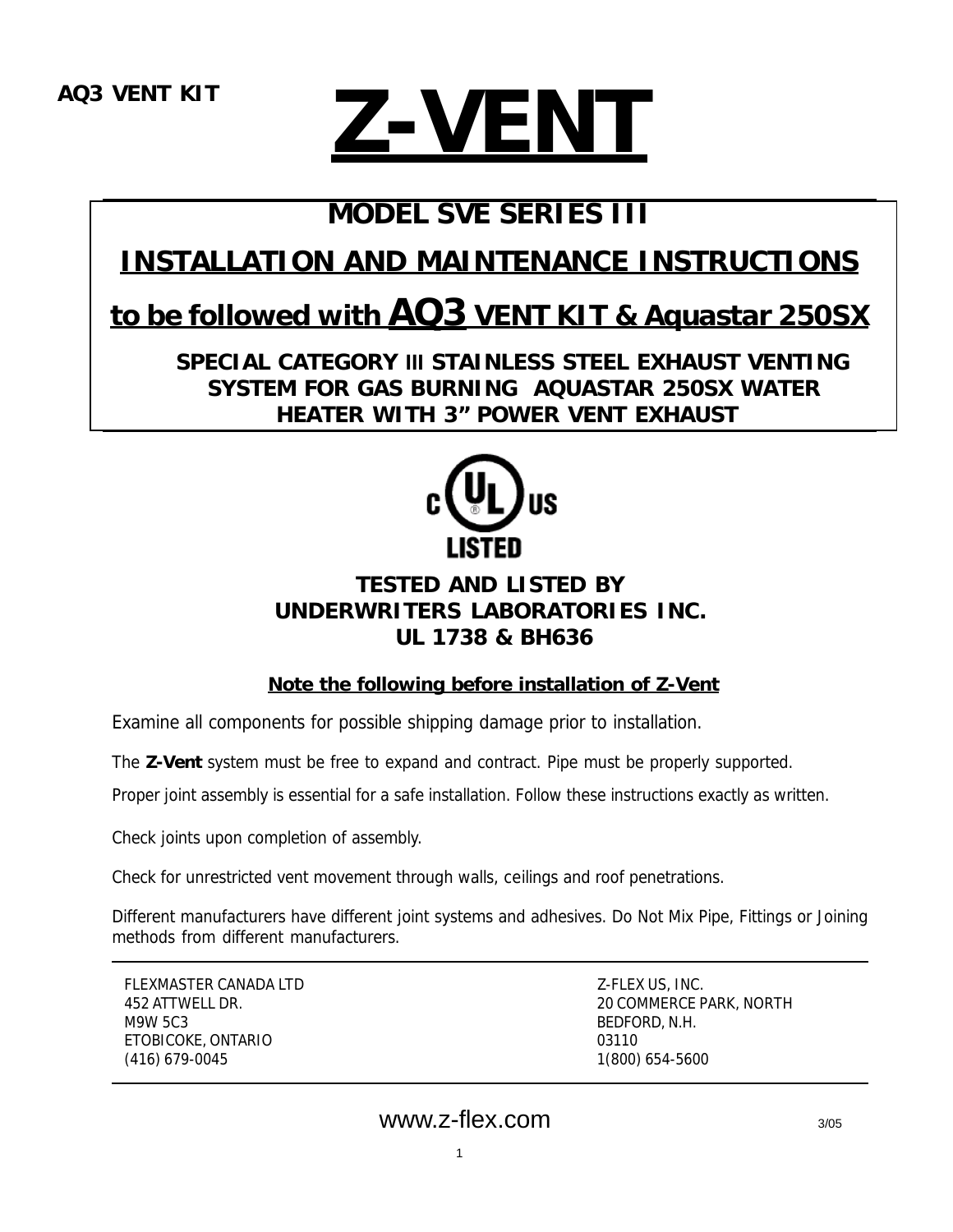Contact Local Building or Fire Officials about Restrictions and Installation Inspections in your area as well as National codes: USA -National Fuel Gas Code ANSI-Z223.1/NFPA 54, CANADA -CAN\CGA-B149.1 or .2 Fuel Burning Installation Code

**Please refer to appliance manufacturers' instructions to determine proper connection of venting system to appliance, including minimum/maximum horizontal length, minimum/maximum vertical height, and installation clearances (air spaces).**

**Z-FLEX** recommends that an experienced professional who works with venting systems on a regular basis perform the installation. These instructions are intended as a guide to assist a professional installer. When the **Z-VENT** system is installed, the following should be observed:

- **1.** A venting system that exits the structure through a sidewall or the like, shall terminate not less than 12 inches (254 mm) above the ground (see illustration  $# 2$ , page 4).
- **2.** The termination of a system shall be located above the snow line in geographical areas where snow accumulates. The termination area should be kept clear of snow and ice at all times.
- **3.** The vent shall not terminate less than 7 ft. (2.13 m) above a public sidewalk.
- **4.** The termination shall be 6 ft. (1.8 m) or more from the combustion air intake of another appliance.
- **5.** The system shall terminate more than 3 ft. (.91 m) from any other building opening, gas utility meter, service regulator or the like.
- **6. The exhaust termination shall extend 3" beyond the wall thimble plate. Additionally, when the 10" x 10" wall thimble outer plate is mounted against any combustible siding material (WOOD or VINYL), a 12" x 12" area of that siding should first be removed. The wall thimble plate may then be directly mounted against the exposed building material and the 1 inch of free area around the wall thimble plate should be framed, or the thimble may be mounted against a full 12" x 12" piece of wood blocking.**
- **7.** Exterior mounted vertical venting systems should be enclosed below the roof line with a chase to limit condensation and protect against mechanical failure.

#### **NOTES:**

- **A.** The Z-FLEX SPECIAL STAINLESS VENT SYSTEM is for use only with appliances having a positive vent pressure of 8" of water column or less.
- **B.** Except for installation in one and two family dwellings, a venting system that extends through any zone above that on which the connected appliance is located shall be provided with an enclosure having a fire resistance rating equal to or greater than that of the floor or roof assemblies through which it passes.
- **C.** Do not place any type of insulation in any required air spaces surrounding the venting system.
- **D.** A termination must be used on all installations to assure proper operation and to prevent debris from entering the venting system.
- **E.** Vertical runs must use fire stops as lateral support at each ceiling level and at least one support collar at the base of the vertical run. For vertical runs exceeding 16' (4.88 m), a support collar is required at 16' (4.88 m) intervals. Horizontal runs require a loose fitting metal strap or similar support at each joint.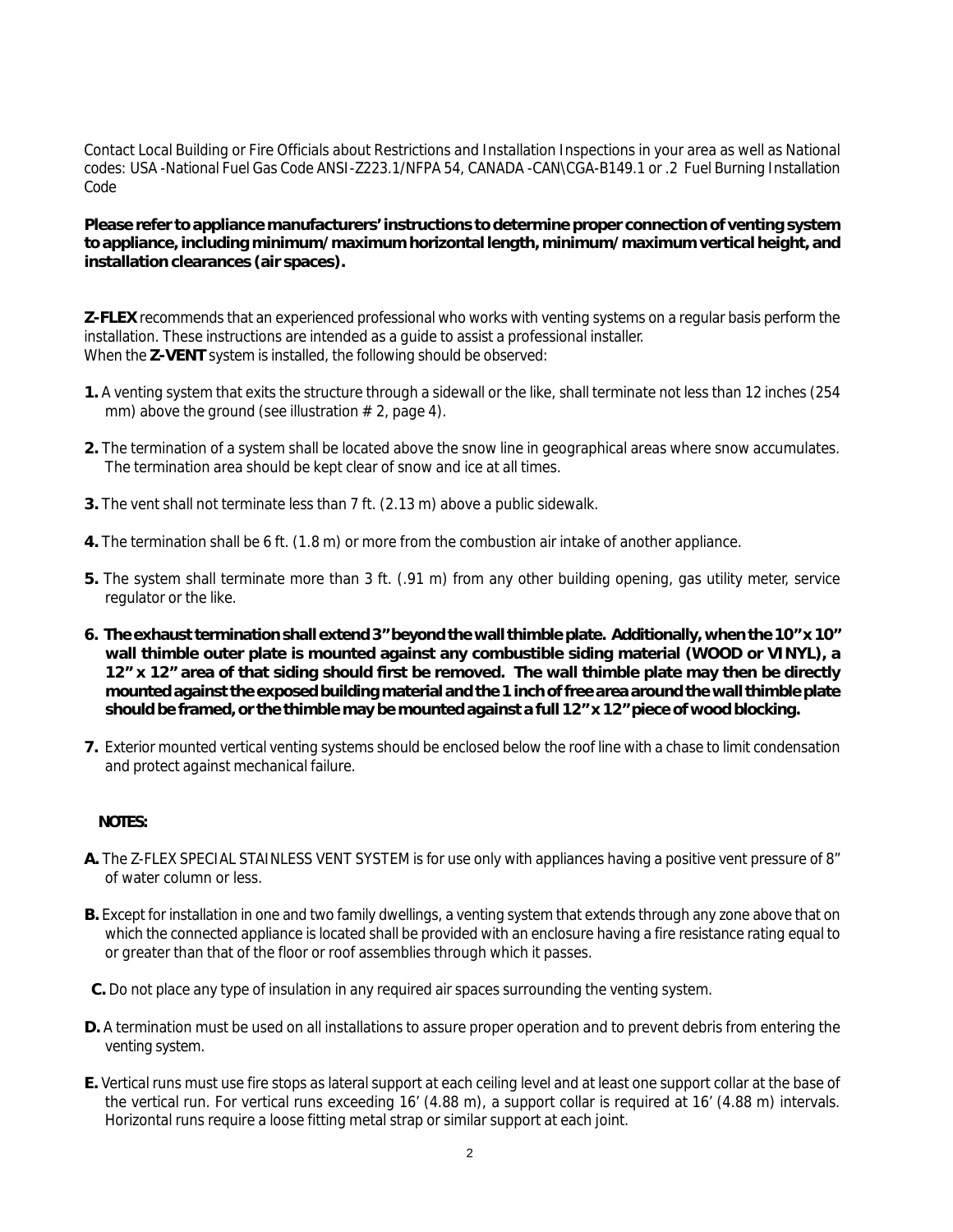#### **JOINT PROCEDURE**

#### (see illustration #1 below)

The female end of each Z-Vent III component incorporates a silicone sealing gasket. Examine all components to insure that gasket integrity has remained during shipping. Gaskets must be in the proper position or flue gases could leak resulting in carbon monoxide poisoning.

- **1.** Align pipes and push them together as far as they will go (to indent or at least 1.75 inches).
- **2.** Tighten gear clamp to a minimum torque of 40 in/lbs. and a maximum of 50 in/lbs.



#### **CLEARANCE TO COMBUSTIBLES**

| <b>SYSTEM OPERATING</b><br><b>TEMPERATURE</b> | <b>CLEARANCE ENCLOSED</b> |                 | <b>CLEARANCE UNENCLOSED</b> |                 |
|-----------------------------------------------|---------------------------|-----------------|-----------------------------|-----------------|
|                                               | <b>HORIZONTAL</b>         | <b>VERTICAL</b> | <b>HORIZONTAL</b>           | <b>VERTICAL</b> |
| 480°F (249°C)                                 | 8" (200 mm)               | 4" (100 mm)     | 1" (25 mm)                  | 1" (25 mm)      |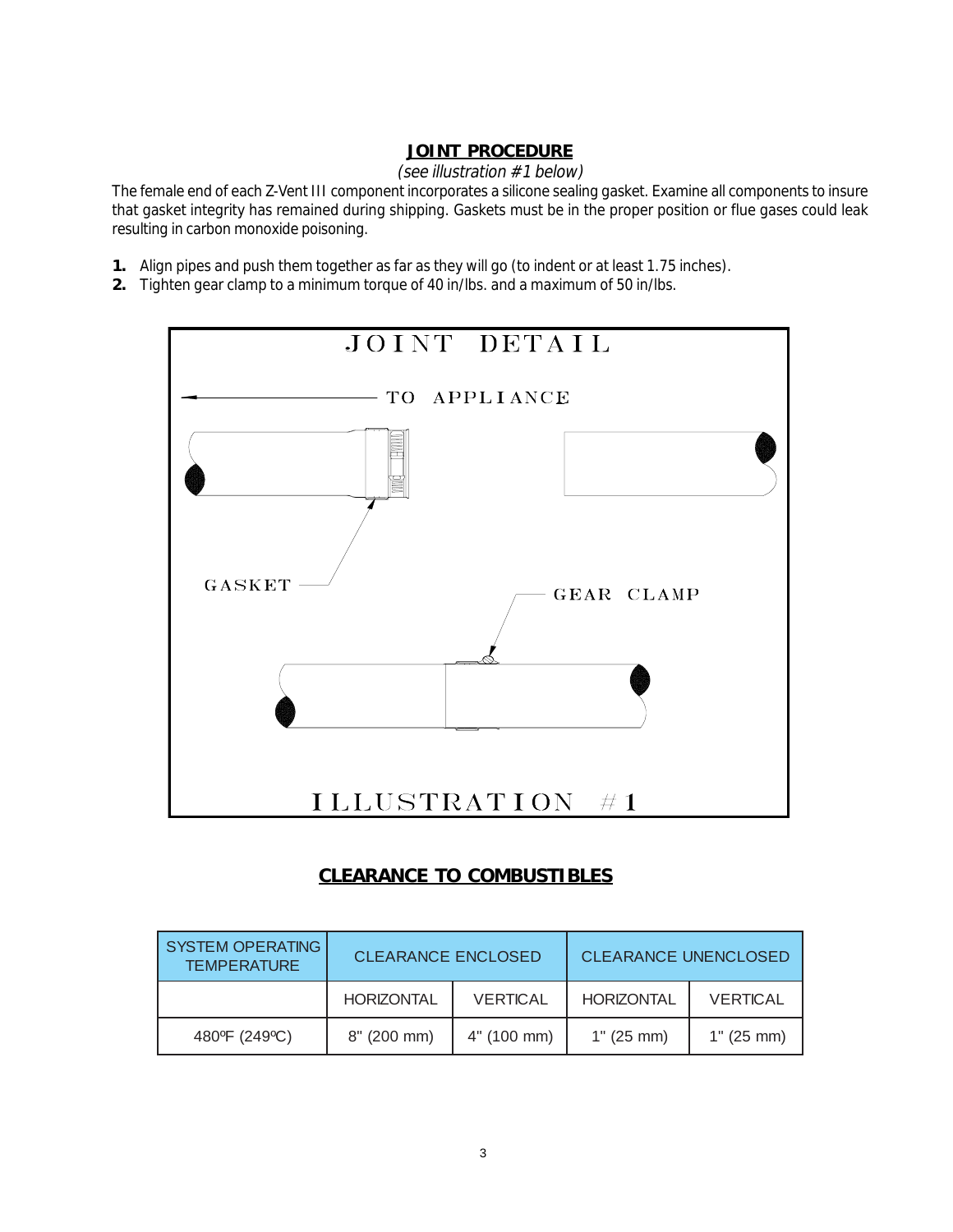## **HORIZONTAL VENTING** (**Horizontal vent installation with 3" vent terminator**)

(see illustrations #2 and 2A)

**1**. Penetrating a combustible wall requires the use of a wall thimble. The pipe may be mortared in directly without using a wall thimble, if the wall is non-combustible. Install wall thimble into wall, observing the aforementioned rules and/or local building codes. Select the point of wall penetration where the minimum 1/4 " per foot of slope (6.4 mm per 305 mm) can be maintained. A framed opening is required to insert the thimble halves. The thimble is adjustable for different wall thicknesses. Caulk around outside edge of plates as necessary and fasten to wall using suitable screws or nails. The vent pipe must be sealed at wall thimble as per code regarding continuous vapor barrier.

 **The exhaust termination shall extend 3" beyond the wall thimble plate. Additionally, when the 10" x 10" wall thimble outer plate is mounted against any combustible siding material (WOOD or VINYL), a 12" x 12" area of that siding should first be removed. The wall thimble plate may then be directly mounted against the exposed building material and the 1 inch of free area around the wall thimble plate should be framed, or the thimble may be mounted against a full 12" x 12" piece of wood blocking.**

**2**. The system can now be assembled through the thimble (attach the termination first - note "UP" arrow) and then back to the appliance as per illustration using **JOINT PROCEDURE** as described on page #3. A gear clamp (or locking band) must be installed around the pipe on the inside of wall to trap pipe in position so that the system cannot be moved in or out of wall. This applies to both combustible and non-combustible walls

**3.** The system must be supported along its horizontal length at all elbow locations and joints (every forty-eight inches or less) using straps around pipes maintaining clearance to combustibles as per table on page 3.

**4.** The maximum/minimum horizontal distance of the system from the appliance flue collar to the outside of the horizontal vent termination cannot be different than that specified in the manufacturer's installation instructions.

Any horizontally installed portion of a venting system shall have a slope upwards or downwards not less than 1/4" (6.4 mm) every 12 inches (305 mm) to prevent collection of condensate at any location in the assembly. Fasteners must not penetrate the components of the system either when joining pipes and fittings or using support straps. The lengths of pipe may be cut on non-expanded end using aviation snips or a hacksaw (24 tpi). The cut end must be filed or sanded smooth before joining. **A condensate drain must be used in the vent system, see venting section of the water heater installation manual for location of the condensate tapping. NOTE: A proper condensate drain tube kit is supplied with the water heater.** When installing the condensate tube to the exhaust collar of the water heater, be sure to form a trap by means of a 3" (76.2 mm) loop filled with water. This tube must be 3/8" ID high temperature silicone for at least the first 6 inches (152 mm) and attached with a gear clamp or hose clamp. The effluent must be disposed of according to local regulations. NOTE: Z-FLEX recommends using a neutralizer kit when using a condensate trap. A condensate pump may be required.

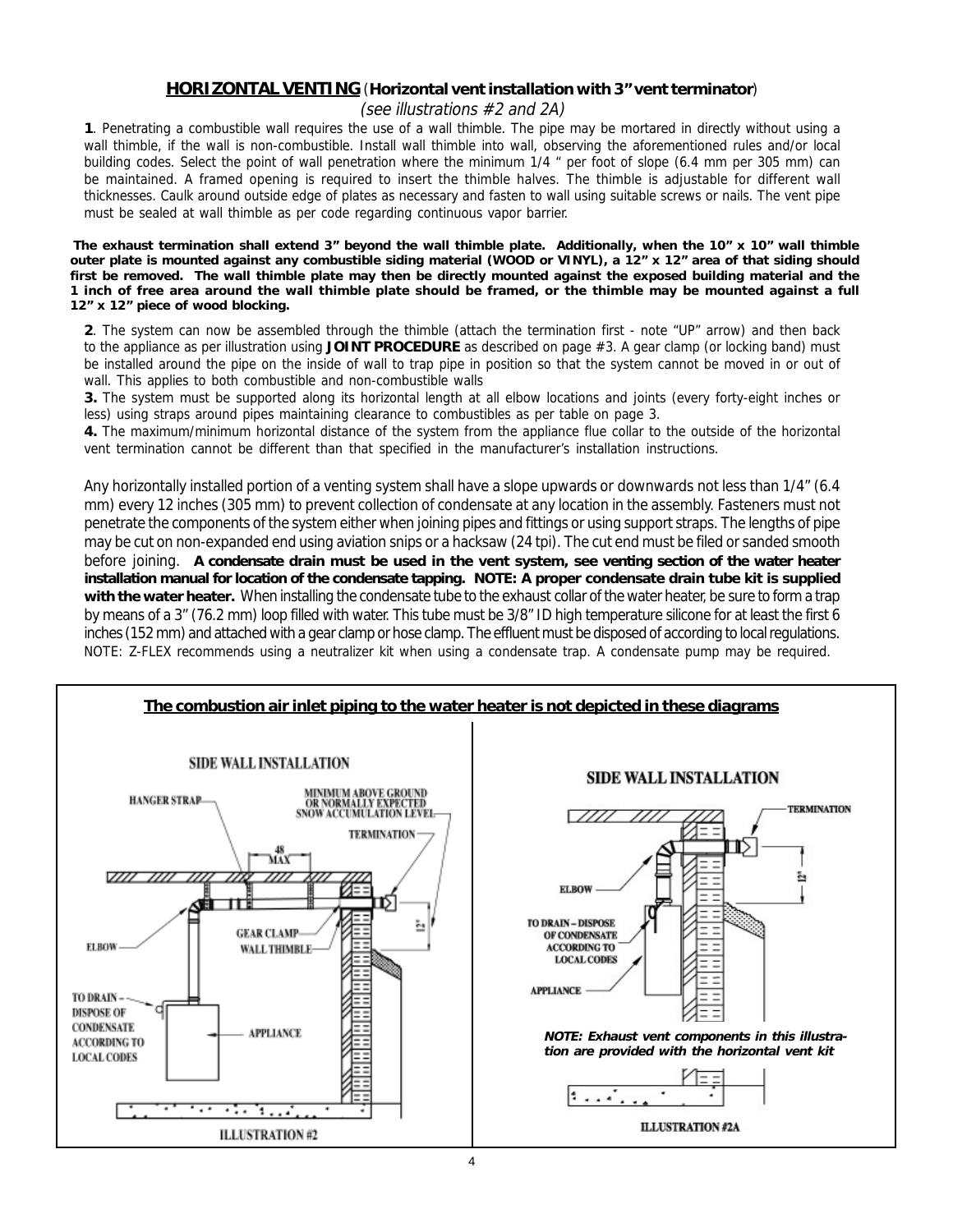#### **VERTICAL VENTING** (**Vertical vent installation with 3" rain cap**)

#### (see illustrations #3 & 4)

**NOTE**: The vent termination above the roof line shall consist of a continuous section of vent pipe only (without any joints) and must be at least 3 ft. (1 m) to a maximum of 6ft. above the roof line and 2 ft. (.61 m) higher than any part of a structure within 10 ft. (3.1 m). The total vertical distance of the vent system from appliance flue collar to the rain cap termination and the maximum length of offsets shall not exceed that specified in the appliance manufacturer's installation instructions. All horizontal sections must observe the rules for **HORIZONTAL VENTING.** The clearance to combustibles inside a vertical chase shall be no less than 4" (100 mm).

**1**. Prior to beginning the installation loosely assemble all parts required to make sure all parts are present.

**2.** Locate position for venting system and proceed to cut holes for fire stop support and fire stop spacers. All vertical installations require the use of a support. Frame the opening of the floor using lumber, which is dimensionally consistent with the structural members. Insert the support from beneath the framed opening and secure with nails or screws as required.

**3.** Refer to JOINT PROCEDURE (*illustration* #1) before assembling system.

**4**. Install system joining pipe as required up through roof (illustration #4). Tighten gear clamp on fire stop support to hold vent system. NOTE: A fire stop must be provided when a vent passes through a combustible floor or ceiling. The opening must be framed for the support since the support also serves as a fire stop.

**5.** The roof flashing can now be installed. Where the vent passes through the roof a flashing must be used to maintain the required clearances and to protect from the elements. The framed opening must be large enough to provide the necessary clearances to combustibles, taking into account the slope of the roof. The flashing can be used on slopes from flat to 12/12 pitch, see two types of flashing on page 9. Install the flashing while holding the pipe centered in the opening. Fasten the flashing to the roof under the roofing material upslope from the pipe and above the roofing material below the pipe. Seal as required using high temperature silicone.

**6.** Install Top Support around pipe and against flashing collar. (*illustrations* #3,4,5)

**7**. Attach rain cap using **JOINT PROCEDURE** (*illustration* #1)

**8**. The vertical section is connected by an elbow joined to the horizontal run. Elbows are joined to pipe using the **JOINT PROCEDURE** (*illustration* #1).

**A condensate trap must be used in the vent system, see illustrations #4 and 5, and venting section of the water heater installation manual for location of the condensate tapping. NOTE: A proper condensate drain tube kit is supplied with the water heater.** When installing the condensate tube to the exhaust collar of the water heater, be sure to form a trap by means of a 3" (76.2 mm) loop filled with water. This tube must be 3/8" ID high temperature silicone for at least the first 6 inches (152 mm) and attached with a gear clamp or hose clamp. The effluent must be disposed of according to local regulations.

NOTE: Z-FLEX recommends using a neutralizer kit when using a condensate trap. A condensate pump may be required.

**NOTE:** If there is no solid anchor point in the system below the roof (ie Fire stop Support etc.) then a support band must be used below the roof as follows.

- **a.** Attach the support band at any point above an elbow or tee in the vertical section within 20 feet of the roof.
- **b.** Fasten stainless steel or galvanized cable with a minimum capacity of 500 lbs. to each of the support bands anchor holes.
- **c.** Anchor the cables to a rigid building member using an appropriate fastening method.



#### **ABOVE THE ROOF**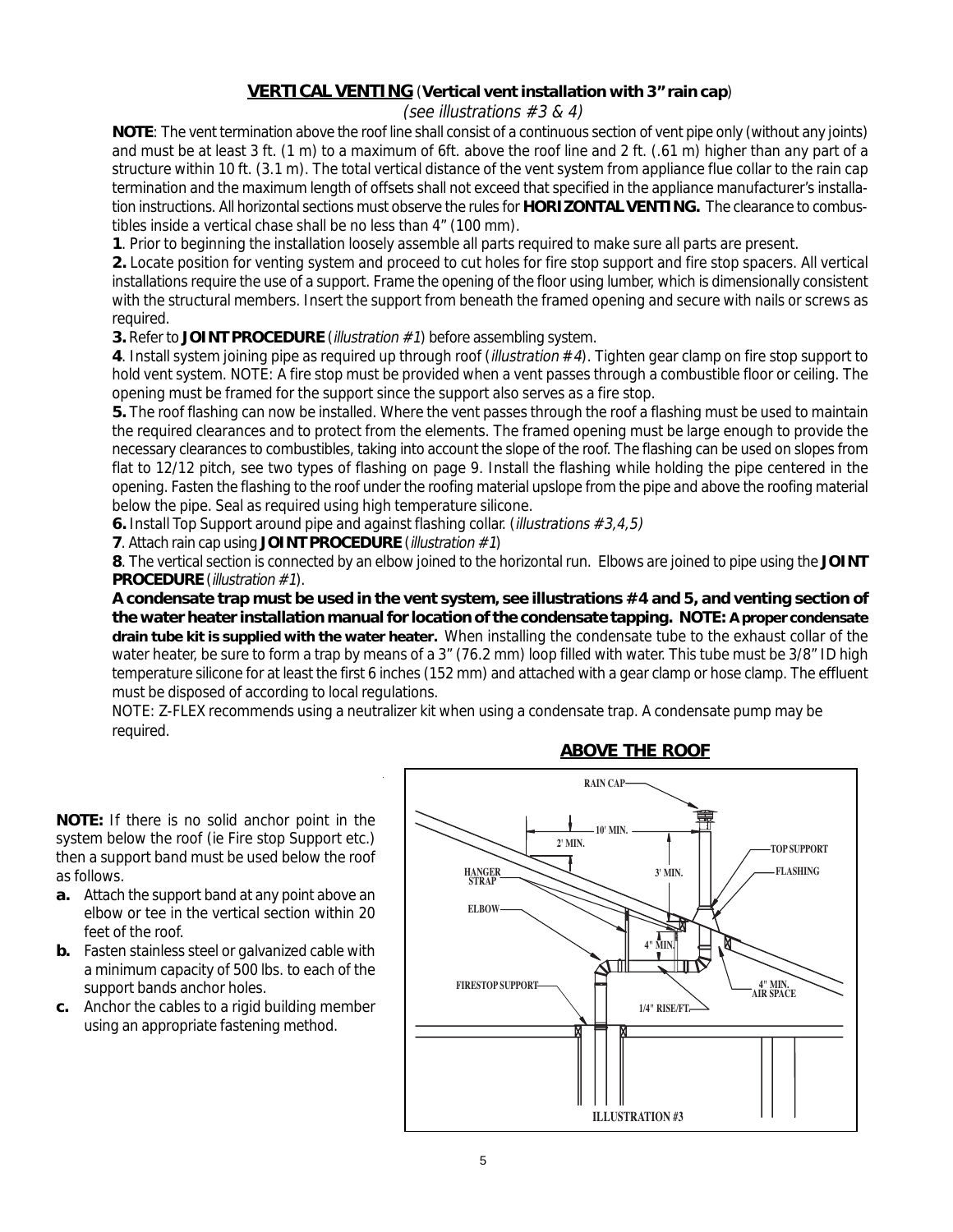**NOTE:** When Z-Vent must be extended above the roof line more than six (6) feet a support band must be used to support the system.

- **1.** Install the support band below the Rain Cap (**Vertical vent installation**).
- **2.** Attach stainless steel or galvanized cable with a minimum rated capacity of 500lbs. to each of the support bands anchor holes.
- **3.** Anchor the cables to a rigid building member using an appropriate fastening method.

#### **COMBUSTION AIR PIPING**

Refer to the water heater instructions for combustion air requirements. It is recommended that a combustion air pipe be connected between the appliance and the outdoors. A 10 foot extendable piece of 3" aluminum flex tubing is supplied with the vent kit to assist in creating portions of this pipe system. Refer to the water heater instructions and observe all local building codes for combustion air connections.



3" FLEX 1TLXXXX0310

3" aluminum x 10' flex tubing supplied with vent kit

#### **Vertical venting continued**

#### **EXISTING MASONRY CHIMNEY**

#### (see illustration #5)

**NOTE**: A masonry chimney flue may be used to route **Z-VENT** if no other appliance vents directly into the same flue without a liner. Prior to beginning the installation, be sure that the existing chimney meets all national and local building codes. The chimney must be cleaned, removing all soot, debris and creosote before installing **Z-VENT.**

**1.** Using the JOINT PROCEDURE, (illustration #1) join pipe lengths as they are lowered down the chimney until bottom end lines up with opening in chimney. (A rope may be used to facilitate lowering of pipe).

**2.** Install flashing over last pipe length and attach top support to pipe. Leave 6" (150 mm) of pipe protruding from flashing so that rain cap may be installed and to allow for any adjustment to line up base tee properly.

**3.** Fasten flashing to chimney top using caulking and/or screws. If the top clay tile is still in place, the corners of the flashing must be notched and flashing plate formed down around clay tile.

**4.** The rain cap may now be installed using the **JOINT PROCEDURE** (illustration #1).

**5.** The vertical section is connected by an elbow joined to the horizontal run. Elbows are joined to pipe using the **JOINT PROCEDURE** (*illustration* #1).

**A condensate trap must be used in the vent system, see illustration 5, and venting section of the water heater installation manual for location of the condensate tapping. NOTE: A proper condensate drain tube kit is supplied with the water heater.** When installing the condensate tube to the exhaust collar of the water heater, be sure to form a trap by means of a 3" (76.2 mm) loop filled with water. This tube must be 3/8" ID high temperature silicone for at least the first 6 inches (152 mm) and attached with a gear clamp or hose clamp. The effluent must be disposed of according to local regulations.

NOTE: Z-FLEX recommends using a neutralizer kit when using a condensate trap. A condensate pump may be required.

**6.** The remainder of the horizontal installation to the appliance can be done the same as for side wall venting on page 4, observing rules for **HORIZONTAL VENTING.**

**7.** Final adjustment may be made to the top support if necessary.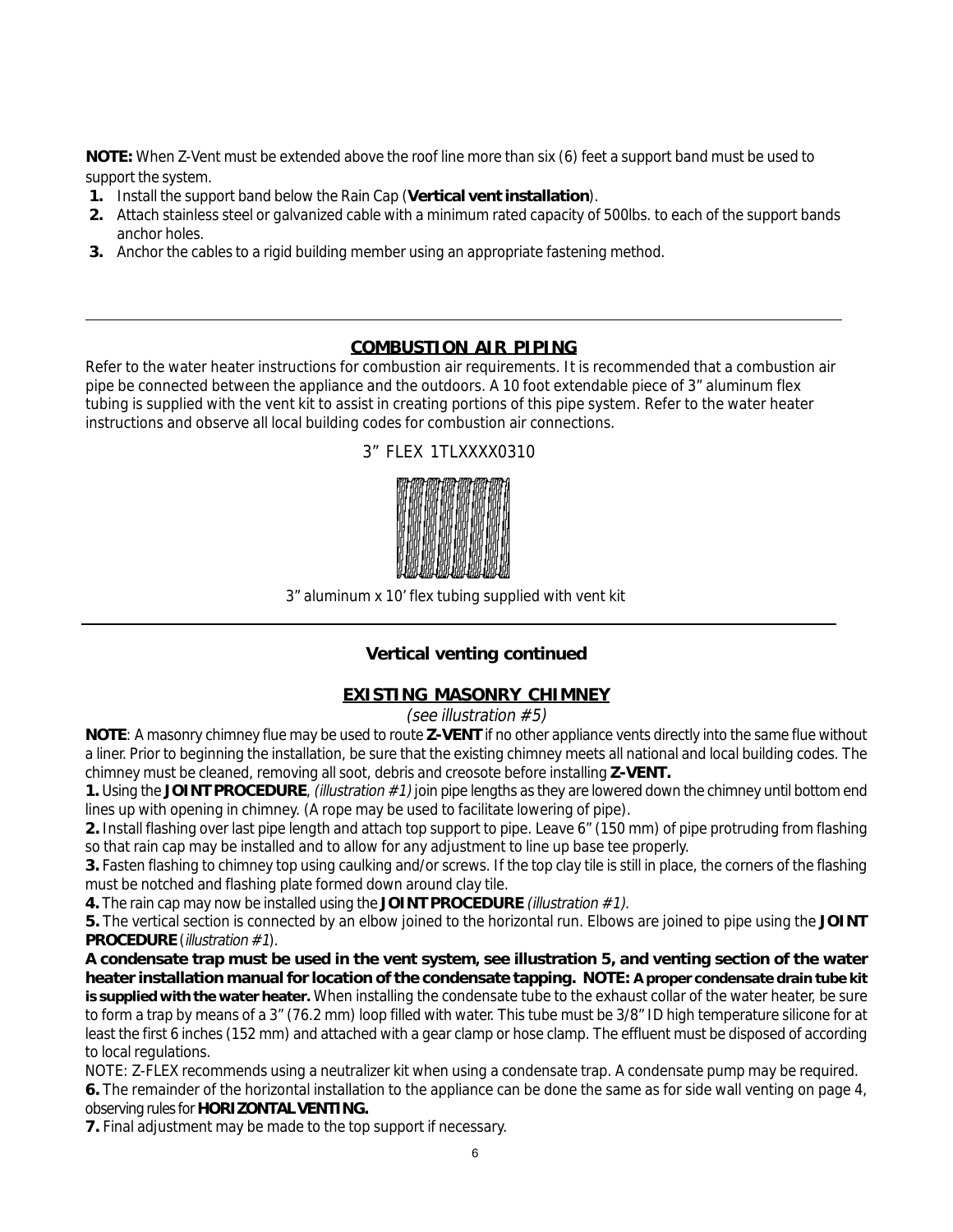

#### **The combustion air inlet piping to the water heater is not depicted in these diagrams**.

#### **APPLIANCE CONNECTION**

Refer to the appliance manufacturer's installation manual for proper method of joining **Z-VENT** to the appliance collar.

#### **IMPORTANT NOTICE**

When any of the previous installation procedures are completed, be sure to go over the entire system to make sure all joints are secure and sealed correctly. The seams and joints must be checked for tightness prior to using the venting system.

A qualified inspector must check the entire system at least once annually following initial installation to maintain the **Z-FLEX** warranty.

The installation must conform to the requirements of the appliance manufacturers' instructions, The National Fuel Gas Code and local codes and regulations.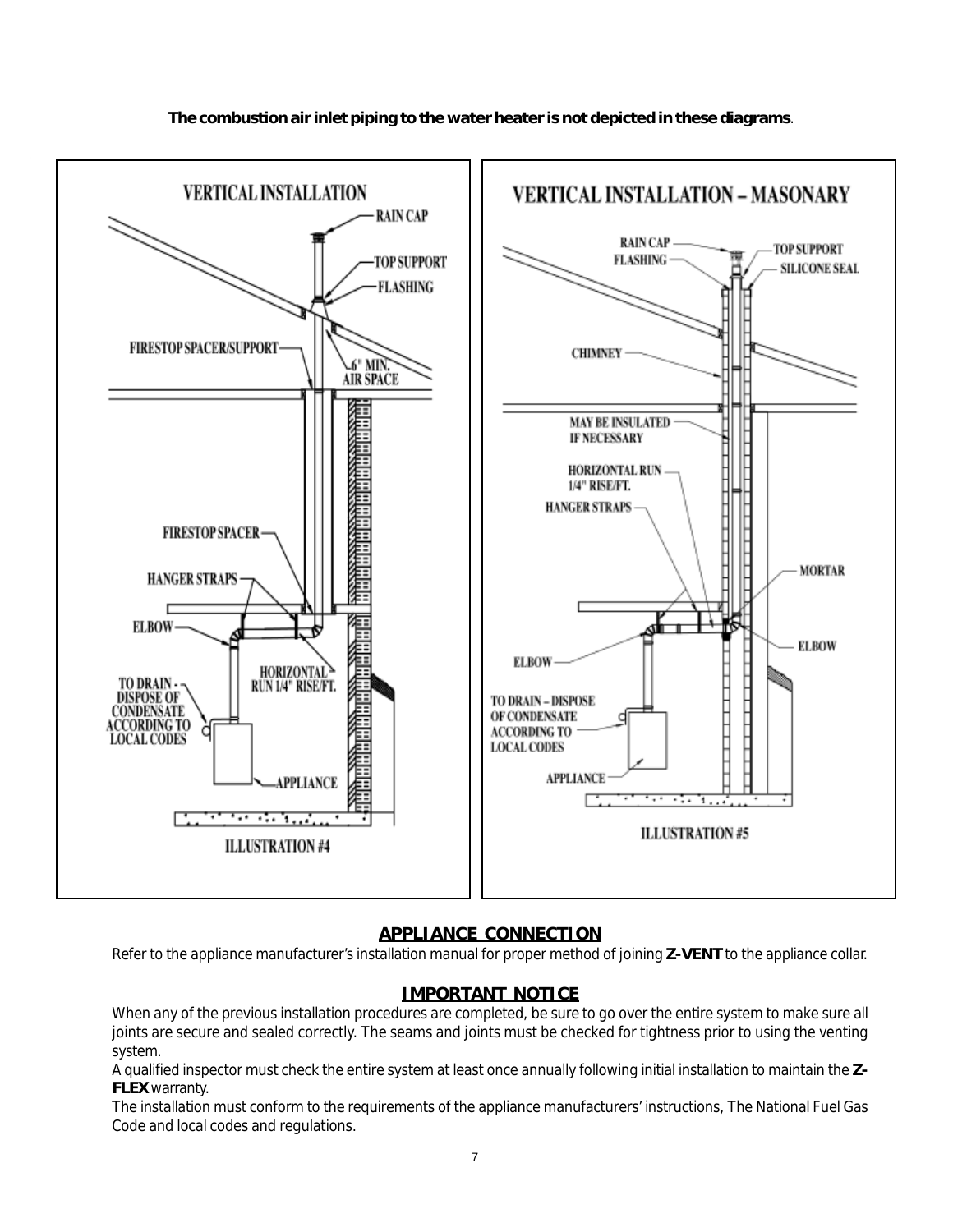#### **3" Z-Vent Components**



#### **Components supplied with horizontal vent kit**

 2SVSLSF03 Top Support / Storm Collar 3"



 2SVEEWCF0345 45 Degree Elbow 3"

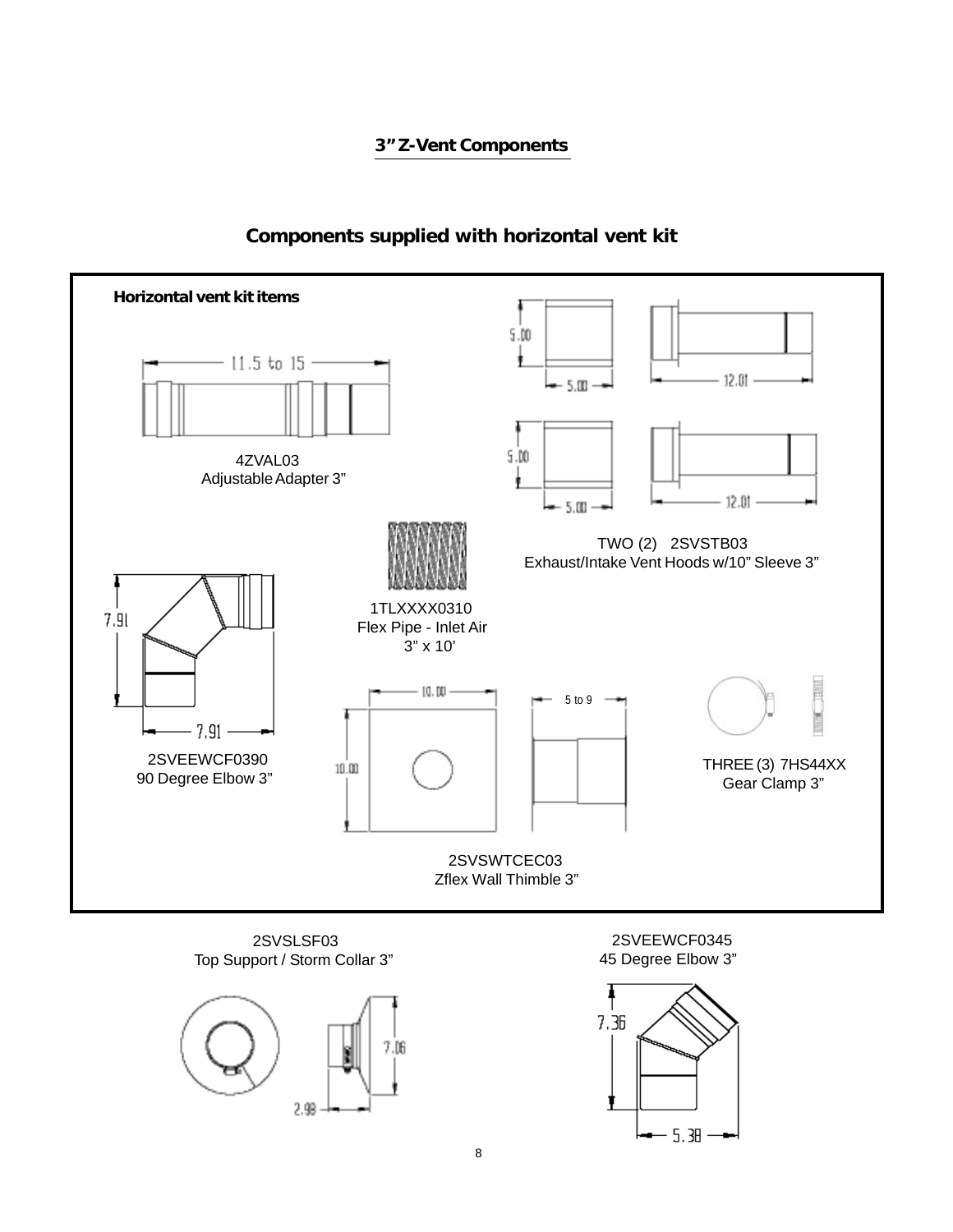

**To order additional 3" Z-Flex components that were originally supplied or not supplied with the vent kit, contact your dealer. Or contact CEC at the number listed on the back of the water heater's installation manual.**